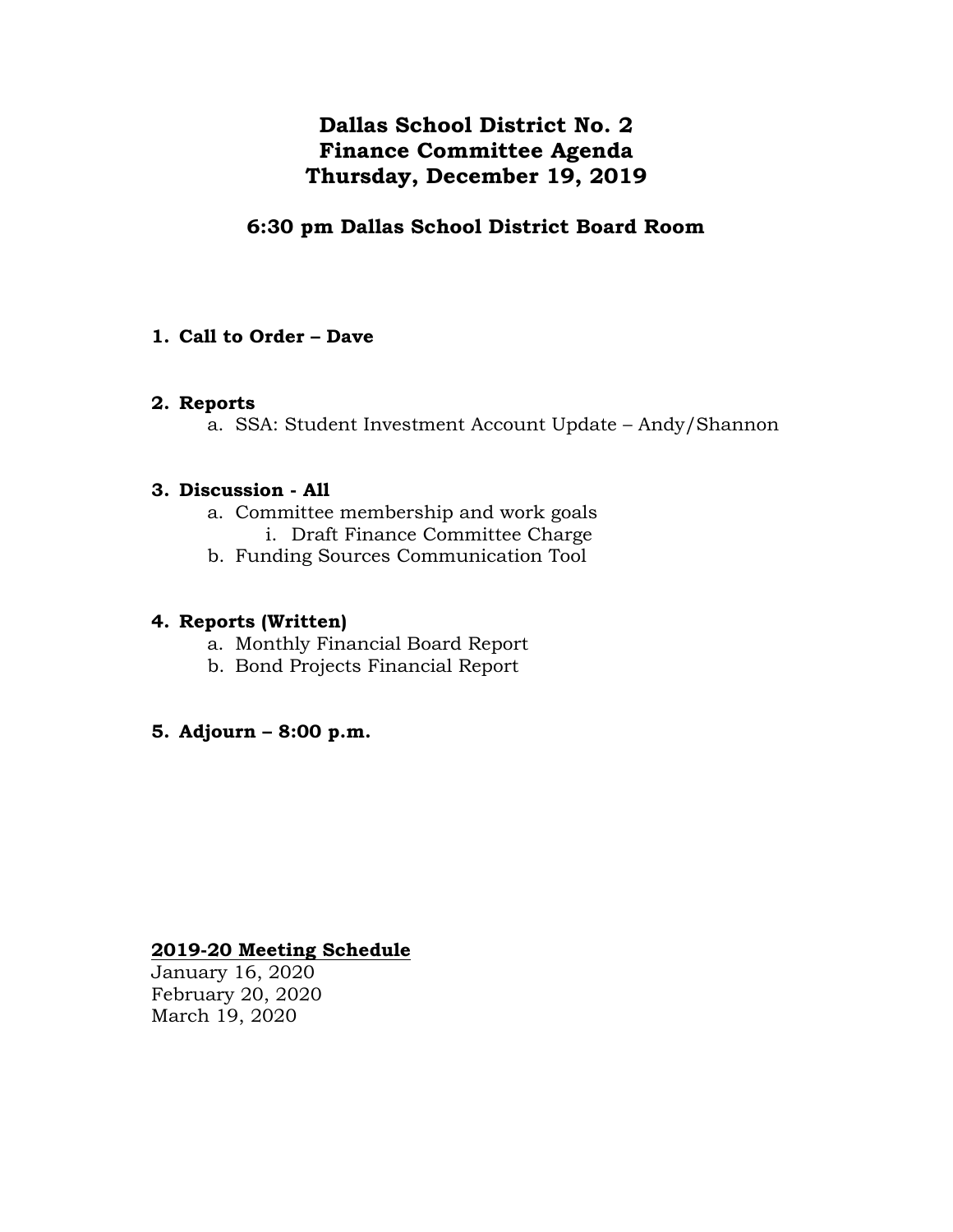# **DALLAS SCHOOL DISTRICT NO. 2 FINANCE COMMITTEE MEETING MINUTES**

## **Thursday, November 21, 2019 at 6:30 p.m. Dallas School District Board Room**

**Present:** Dave Morris, Debbie MacLean, Andy Bellando, Trista Girt, Mike Bollman, Linda Fox, Mike Blanchard, Rich Slack, Mike Holland, LaVonne Wilson, Charlotte Riester

- 1. **Called to order** at 6:33 p.m. by Dave Morris.
- 2. **Election of officers for 2019-20** Mike Holland nominated Dave Morris for Chair, Mike Blanchard seconded. Rich Slack nominated Linda Fox for Vice-Chair, Mike Blanchard seconded.
- 3. **Reports Enrollment Status** Andy Bellando reported on Enrollment Status referencing the *Cooperative Strategies Enrollment Projects Report.* He guided the group to page 6 noting that changes/additions in program offerings is a major contributing factor in changes in projected student enrollment. He then highlighted the population estimates on page 9 noting that Polk County is projected to increase by over 1000 student aged residents over the next 5 years. Page 12 captures housing data and the gradual increase of building permits over the last several years. And finally page 18 documents the projected gradual increase of enrollment of over 300 students in the next 10 years. Current enrollment is 2884. Mike Holland asked what the statewide trend in enrollment looks like. Andy responded noting that studies are showing that the average family size is decreasing and the average age of parents is increasing which is causing a decline in student enrollment overall. He noted that larger school districts, including Portland Public and Beaverton are seeing declining enrollment. Mike Blanchard noted the kinder growth and questioned the districts staffing and facility capacity to accommodate the projected growth in kinders. Andy confirmed that is an issue that needs to be addressed.

**Financial/Budget Status:** Debbie MacLean reported on the Financial/Budget Status referring to the 2018-19 audited actuals report. She noted that the district met and exceeded the Ending Fund Balance goal by approximately \$300k. That was due mostly to an audit adjustment to balance property tax collection with Polk County. She noted that a supplemental budget was approved by the board to account for additional revenue generated by the increased enrollment. She also noted the variance in expenditures of substitutes, mostly in the behavior area. Debbie also presented a report on the general fund budget status as of 9/30/19. Overall, the report shows that the Ending Fund Balance/Contingency is just under \$300k short of meeting the new board policy.

**Student Success Act:** Andy Bellando gave a brief overview of the Student Success Act and reported that we are on track to meet the deadlines for required reporting of community feedback. Dave Morris noted that the Public Forum that he attended was well presented.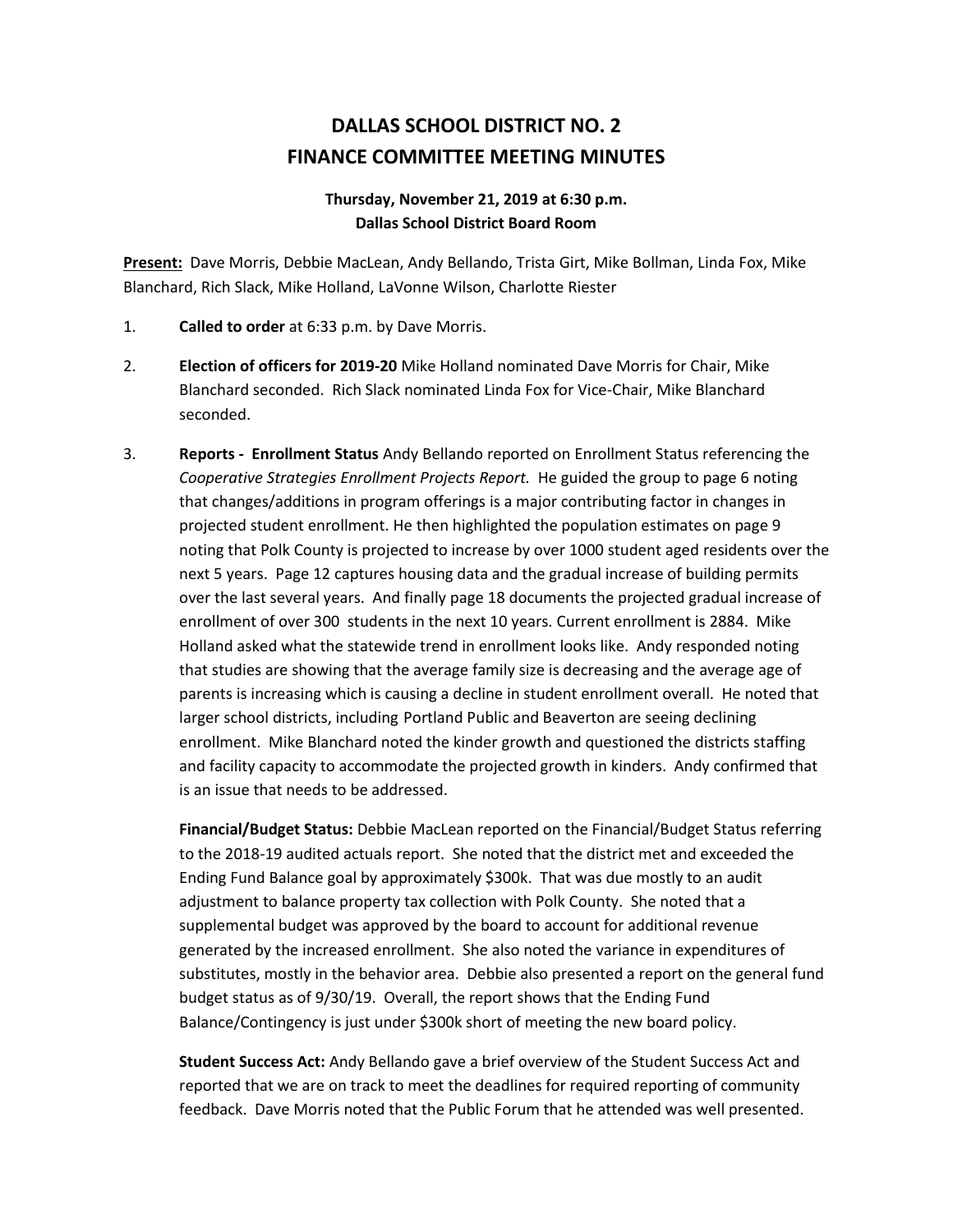Andy said that over 1,100 responses were received from the community survey and he is impressed with the responses. Although the responses are still being tallied and summarized, he noted that the common trends are expanded opportunities for studentsspecifically music; career and technical education; reduction in class size; mental health support; elementary and intermediate behavior support; and safety and security. He also noted that while staffing is important, they also want to make sure the district allows for some "things" such as reading and math curriculum. Andy also mentioned the level of angst he's observing from staff on the how, when, where the funds will be spent. The December 6<sup>th</sup> deadline to submit the Continuous Improvement Plan to ODE will be met. However, he expects some back and forth feedback with ODE and the public before the report is complete and approved by the board. He reported that while collections will begin in January 2020, the districts won't receive funds until July 2020.

Andy referenced the District Funding Sources, Key Differences document separating General Fund, Special Revenue Funds (Student Success Act and M98 High School Success) and Bond Projects as a way to help stakeholders understand the funding structure. Mike Holland suggested that there be one main focus or over arcing theme that encompasses the four areas of funding for staff and community communication. The committee discussed the format possibilities of the document. Through that discussion, it was clarified that the SSA funds will be restricted and categorized as Special Revenue Funds, as they require additional reporting and accountability although the priorities and goals aren't really much different than how we allocate our general fund dollars.

**S & P Global Inquiry:** Debbie MacLean reported to the group that she received some feedback from Standards & Poor about the district's credit rating. She expected that they may question our low ending fund balance in prior years and when she was contacted she was able to send the new board policy and show proof of improvement and compliance (18- 19 EFB). S & P confirmed that the district's credit rating will not be affected and that no further analysis is needed at this time.

**Next Bond Timeline:** Andy Bellando shared that he had been reviewing past bond and facility planning and the current Long Term Facilities Planning that is required to apply for OSCIM funds 9 months prior to the election for the new Bond. The OSCIM grant and its match could be a major selling point for voters so ensuring communication is clear and timely will be crucial for the passage at the same time as preparing the public for the likelihood for higher tax rates. The current Bond for 2015 will terminate in June 2022. The new bond will be on the May or November 2021 ballot.

4. **Discussion – Committee Membership:** Dave Morris suggested the committee consider the membership requirements. Mike Holland requested that members be residents of Dallas School District. Mike Blanchard commented that they should also be local taxpayers and represent different community sectors such as construction, manufacturing, service, retirement etc. to include diversity of opinion. As representatives of the board Mike